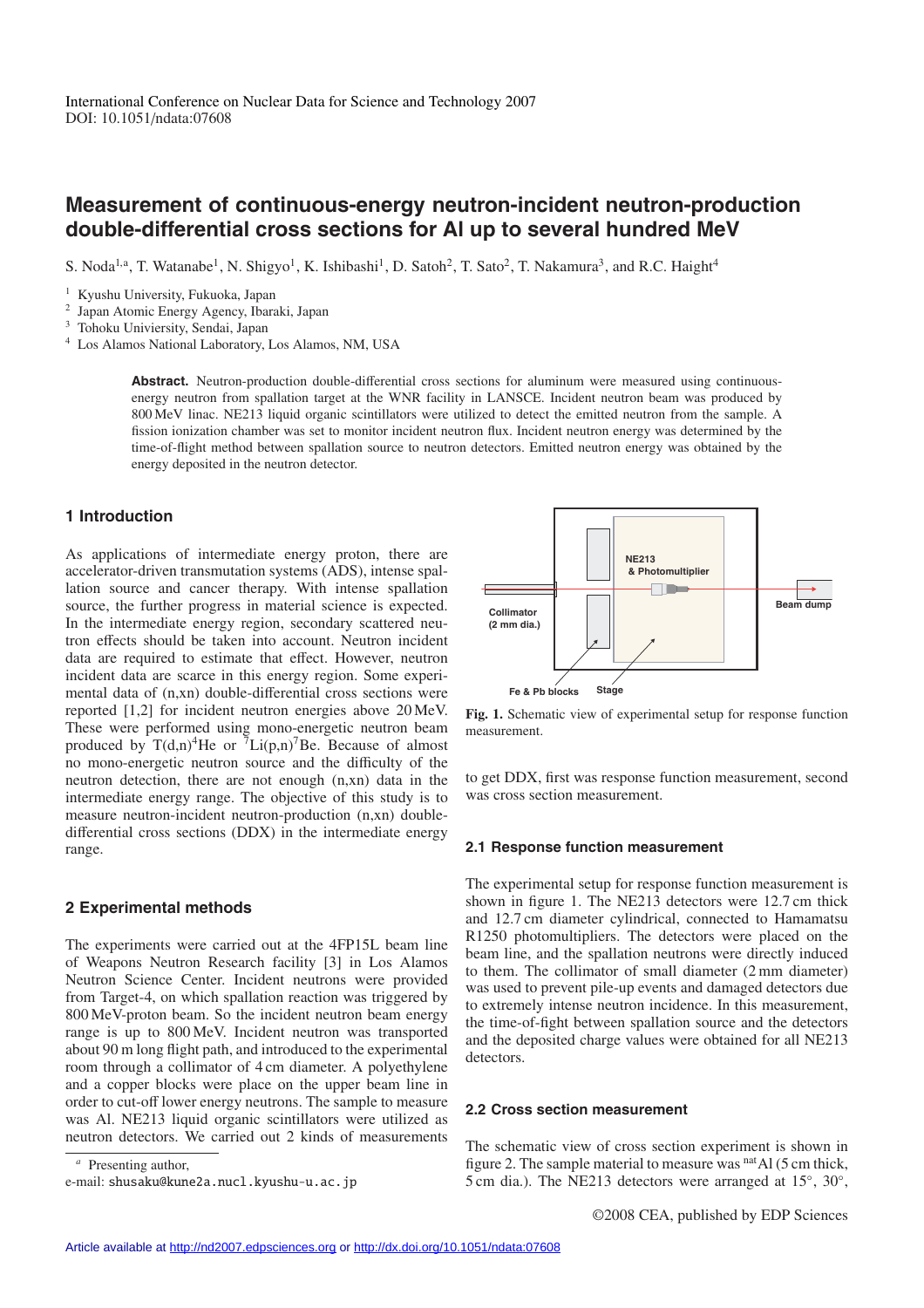

**Fig. 2.** Schematic view of experimental setup for cross section measurement.

60◦, 90◦, 120◦ and 150◦ to detect emitted neutrons from the sample. In front of each NE213 detector, 1 cm thick NE102A plastic scintillators were placed as veto detectors. The distance from sample to NE213 detectors were about 0.7 m. A fission ionization chamber [4] was set behind the collimator in order to monitor the incident neutron flux. In this measurement, we measured the time-of-flight between spallation source and the detectors and deposited charge in the NE213 detectors.

## **3 Analysis**

## **3.1 Fission ionization chamber**

The incident neutron flux was monitored by a fission ionization chamber. Incident-neutron dependent fission events were separated from particle-knockout or time-independent alpha-decay events in offline analysis. The neutron energy was determined by the time-of-flight. The same method as Wender's et al. [4] was applied for incident neutron flux analysis.

#### **3.2 NE213 liquid organic scintillator**

#### 3.2.1 Time-of-flight

Typical time-of-flight spectra measured in the cross section measurement is shown in figure 3. The neutron energy was determined by the time-of-flight between spallation source and NE213 detectors. The flash gamma peak was used as a time standard.

#### 3.2.2 Two-gate integration method

NE213 liquid organic scintillators are sensitive to both neutrons and gamma rays. Two-gate integration method was applied to remove the gamma ray events out of raw data. The total gate covers the whole shape of pulses from the photomultipliers, and the delayed gate covers only the tails of the pulses. The figure 4 shows that neutrons and gamma



**Fig. 3.** Typical time-of-flight spectra.



**Fig. 4.** Neutron and gamma ray pulse shape discrimination by the two-gate integration method. (The red dots are neutron events, the black are other particles.)

rays pulse shape discrimination by the two-gate integration method.

The deposited charge in each NE213 detector (ADC channels) were converted into the electron-equivalent light output values. In several MeV energy range, the Compton edges for gamma ray irradiation from  ${}^{60}Co$  (1.25 MeV) and Pu-Be (4.44 MeV) were used in calibration. At higher energy, for one incident energy the largest channel of ADC spectra corresponds to it. Response function measurement data were used to get the neutron energy corresponding to the maximum value of its ADC spectra. After getting the list of the neutron energies and ADC channels, the semiempirical formula of Cecil et al. [6] was applied to convert neutron energy into light-output (MeV*ee*). The relationships between the charge information (ADC channels) and electron-equivalent light outputs is shown in figure 5.

The light output spectra for all the angles are shown in figure 6. The data were taken from the 90–110 MeV neutron incidence on Al. Sample-out spectra were subtracted from sample-in spectra.

In response function measurement, we obtained the response function showed in figure 7.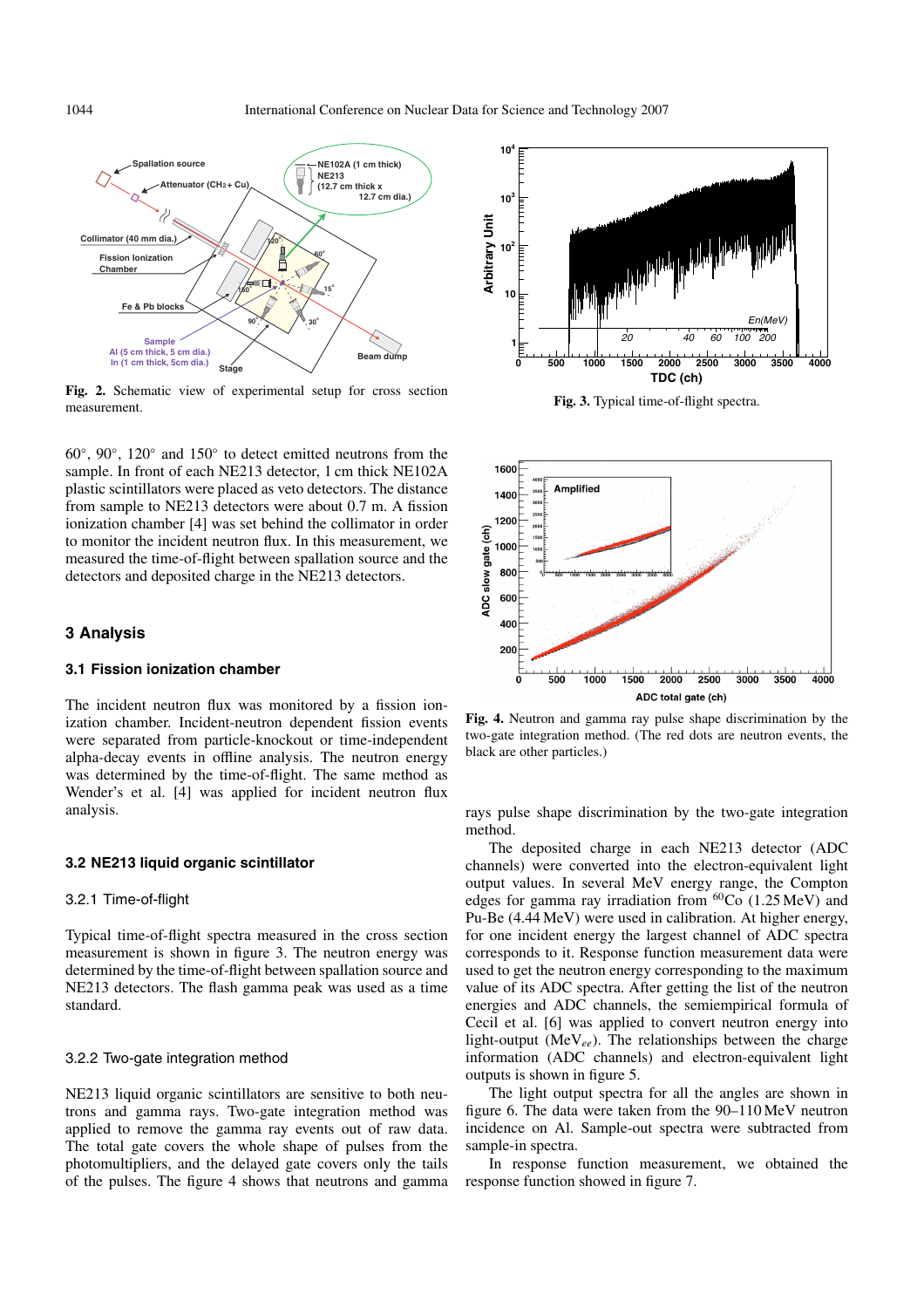

**Fig. 6.** Light-output spectra for Al at 90–110 MeV neutron incident.



**Fig. 7.** Measured response functions for NE213 detector (15◦) with SCINFUL-QMD calculation results.

#### **3.3 Unfolding**

When unfolding the light-output spectrum with the measured response functions, we assumed the Moving Source model [7] for DDX. The Moving Source model is shown below,

$$
\left(\frac{d^2\sigma}{d\Omega dE_{\text{kin.}}}\right)_{\text{MS}} = \sum_{i=1}^3 pA_1 \exp\left\{-\left(\frac{E_{\text{kin.}} + m - p\beta_i \cos \theta}{(1 - \beta^2)^{\frac{1}{2}}} - m\right) / T_i\right\}.
$$
\n(1)

 $i = 1$  stands for cascade process,  $i = 2$  for pre-equilibrium and  $i = 3$  for evaporation.  $A_i$  is amplitude parameter,  $T_i$ is temperature parameter,  $\beta_i$  is velocity parameter. With the Moving Source model, we assumed the outgoing neutron distribution. Elastic scattering effects were estimated from the



**Fig. 8.** Measured double-differential cross sections at incident energy 90–110 MeV on Al. They are compared with the PHITS, the GNASH and the TALYS results.

PHITS results prior to this unfolding process. In figure 8, DDX for Al is shown.

## **4 Results and discussion**

The neutron-incident neutron-production double-differential cross sections are shown in figure 8 for incident energy of 90 - 110 MeV on Al sample. The experimental data were compared with the PHITS, the GNASH and the TALYS calculation results. The experimental results produce reasonable agreements with the calculation results at low energy range.

# **5 Summary**

We measured the neutron-incident neutron-production doubledifferential cross sections for Al sample in the intermediate energy range. The spallation neutron source was employed as incident particles. NE213 liquid organic scintillator was utilized as neutron detector. Incident neutron energy was derived by the time-of-flight method. Emitted neutron energy was determined by the deposition energy in NE213 detectors. The response functions were also measured for all the NE213 detectors. Assuming the Moving Source model, with measured response functions we unfolded the light-output spectra to get DDX. Elastic scattering effects were estimated by the PHITS results. The experimental results were compared with the PHITS, the GNASH and the TALYS calculation results. In low energy range, they are in good agreement.

This work has benefited from the use of the Los Alamos Neutron Science Center at the Los Alamos National Laboratory. This facility is funded by the US Department of Energy.